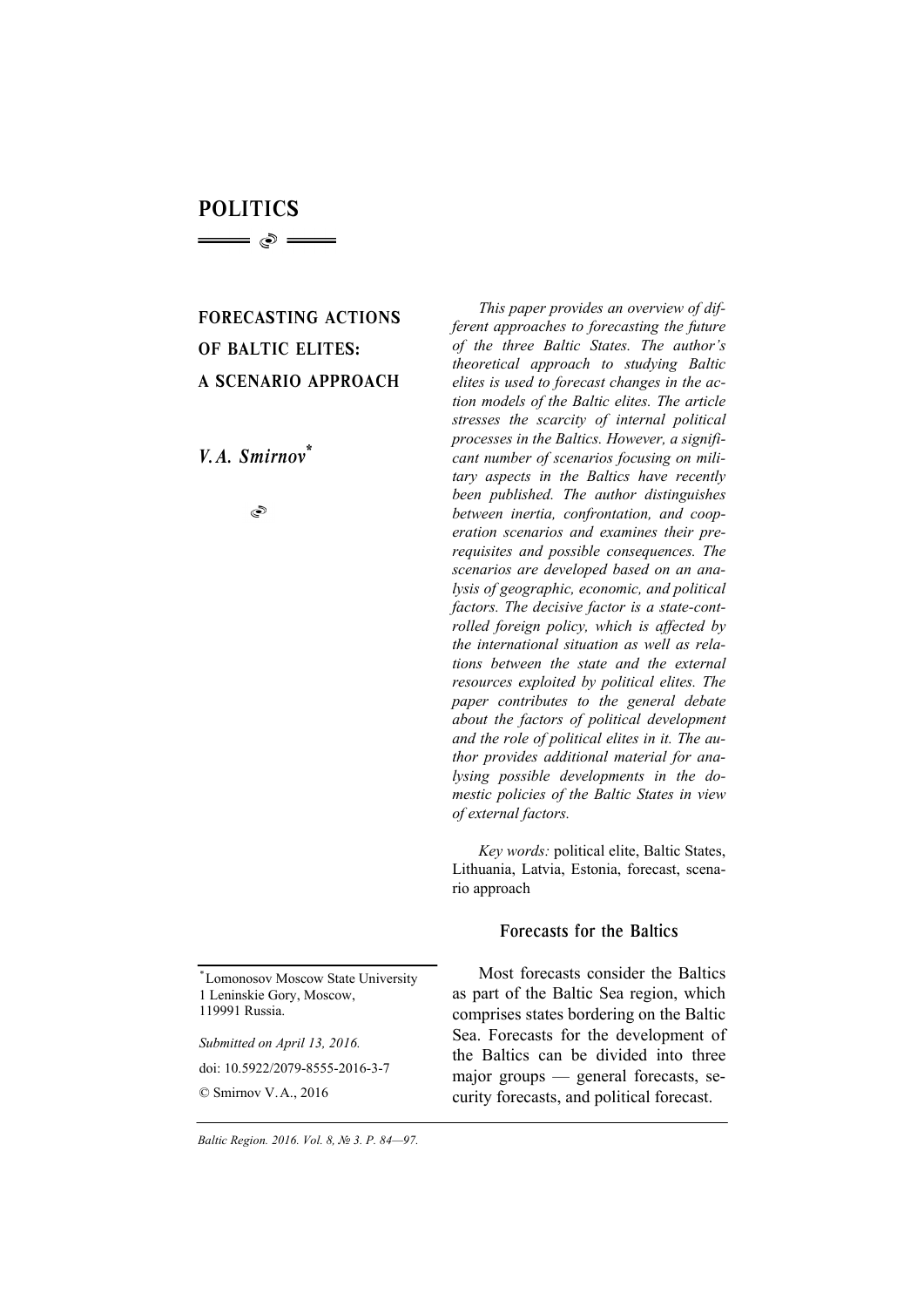*General forecasts* are based on the analysis of the regional economic, demographic, environmental, migration, and other trends and their influence on the future of the Baltics. The report 'The Role of Regional Collaboration in the Baltic Sea Region of the Future' [13] considers trends towards a reduction in the relative influence of the Baltic region at the level of world economy, as compared to the regions of South and East Asia [5]. The key variables used in these scenarios are trade liberalisation or protectionism within the EU countries of the Baltic region and between Russia and the EU. In the optimistic scenario, the opening markets and developing transport infrastructure contribute to regional integration. The baseline scenario suggests the continuation of the regional dialogue on economic and political issues without further integration. In the negative scenario, states of the region resort to protectionist measures.

A number of forecasts focus on the demographic situation in the region. The analytical report 'The Future of the Baltic Sea Region: Potentials and Challenges' [23] published by Hamburg Institute of International Economics states that, in 2010—2030, the demographic decline will reach 4.9 % in Estonia, 7.6% in Lithuania, and 9.6% in Latvia. Moreover, during this period, the number of working age population (15—44 years of age) will decrease by 17.9 % in Estonia, 23.2 % in Lithuania, and 24.3% in Latvia. A recent forecast published by the European Commission suggests that by 2060, the size of Latvia's population will have dwindled from 2 to 1.4 million, the population of Lithuania — from 3 to 1.8 million, and that of Estonia — from 1.3 to 1.1 million [25].

The report 'TransBaltic Forecasts and Scenarios for BSR Corridor Flows 2030' analyses the impact of transport corridors on the future of the Baltic Sea region and the Baltics. The document estimates possible economic effects of three scenarios for the countries of the region: a) establishing the West — East corridor, b) development of the Northern Sea Route, c) development of a green corridor network in the EU. The major parameter of all scenarios is the scenario timeline. It is expected that the North Sea Route will remain ice-free during  $4$ —5 months at the end of the  $21<sup>st</sup>$  centuries. Today this period is 45 days.

Environmental forecasts for the Baltic Sea region were a common occurrence in 1990—2000. For instance, the Swedish Environmental Protection Agency published a voluminous document [26] providing a detailed analysis of trends, scenarios, and threats to the environment of the Baltic Sea in the context of preserving biodiversity and prevention of environmental risks associated with wartime ammunition buried on the Baltic Sea floor.

*Military and security forecasts* are usually more detailed; they focus primarily on the Baltics. Most forecasts are based on the assumption that security of the Baltics will be determined by the dynamics of the US-EU-Russia relations [28]. The EU is often viewed as an economic and political alliance without strong international influence on security. The major role is played by NATO, which comprises most of the EU states. This assumption is used by the analysts of the Swedish Ministry of Defence, which published a large security forecast for the Baltic Sea region [11].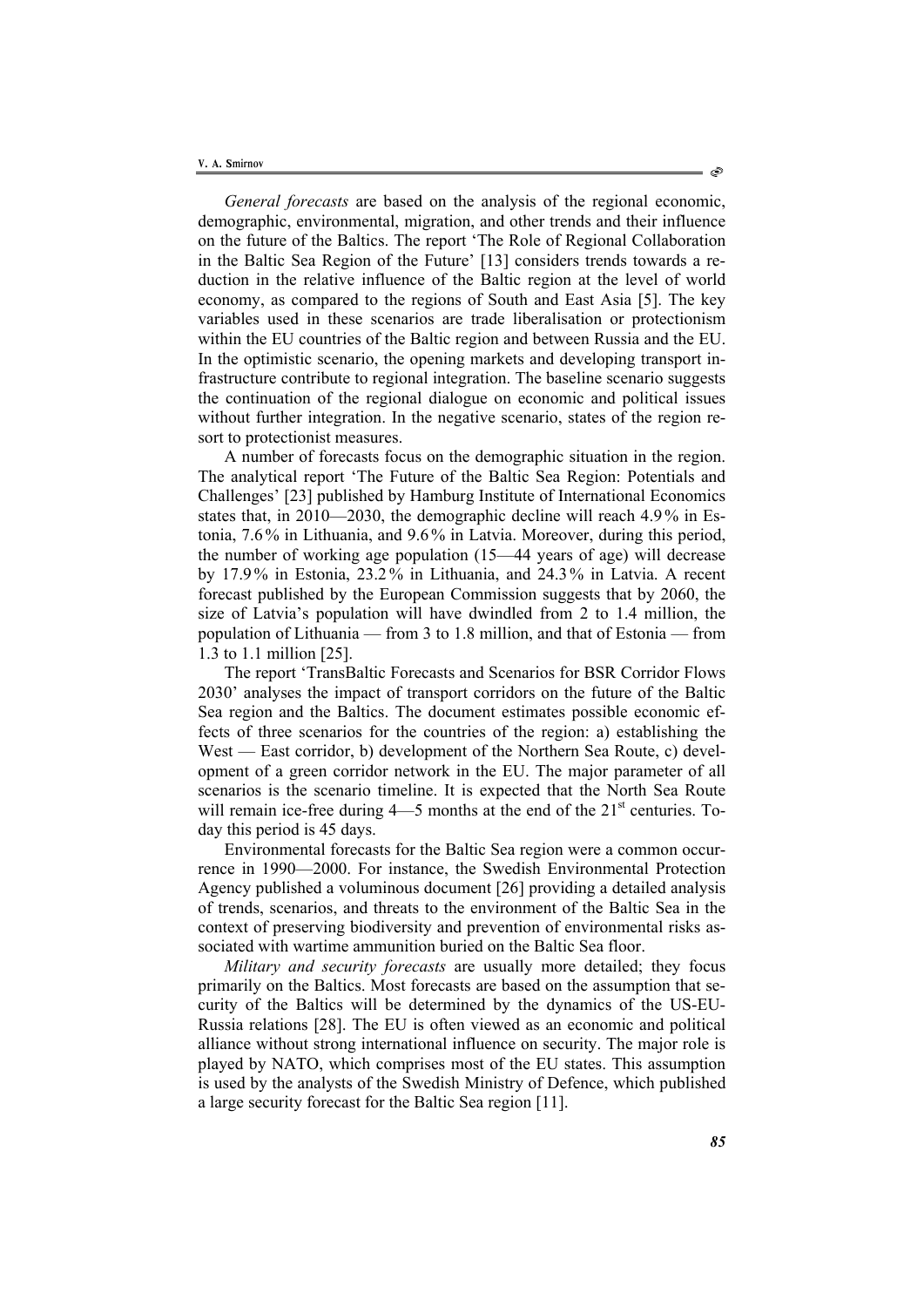During the last two years, military exercises based on scenarios of possible conflicts with Russia have become popular in the West. The Baltics are considered as the most probable scene of military action. For instance, the RAND corporation published a report [19] examining different scenarios of Russian 'invasion' into the Baltics. It is concluded that it would take the Russian army approximately 60 hours to reach the three Baltic capitals. Boosting NATO presence in the Baltics is suggested as a 'preventive' measure. Similar conclusions are made by the authors of the forecast 'Alliance at Risk' prepared by the NATO-financed Atlantic Council [9]. It uses stronger wording and states that the Russian-speaking Baltic minorities would become the centre of a Russia-NATO confrontation.

Hypothetical mass rallies of Russian-speaking minorities or an uprising in the Latgale region of Latvia are considered as an immediate cause of a conflict between Russia and NATO [16]. Another scenario suggests that Russia and NATO's military exercises will result in unintended escalation, which may lead to a conflict in the conditions of increased tension [10]. Lithuania may block transit to the Kaliningrad region and catalyse this conflict. Western experts consider this scenario as the most dangerous one for the region.

*Political forecasts* attract less interest than general or military ones. One of such forecasts was prepared by the National Research Institute of World Economy and International Relations of the Russian Academy of Sciences in 2015 [3]. The forecast shows that if the international crisis de-escalates in Eastern Europe, pragmatic interests of Baltic corporations will have a more profound effect on politics, softening the rhetoric of Lithuania, Latvia and Estonia's political leadership.

An important comprehensive forecast of international political situation in the Baltics was prepared by the Finnish scholar Arno Tanner 20 years ago [24]. The optimistic scenario was associated with stabilisation in Russia, the development of the Western European Union (WEU), and a gradual development of the EU-Russia relations. One of the expected results was stabilisation in Europe accompanied by the decreasing influence of NATO and the EU. The baseline scenario suggested the failure of the WEU project, stabilisation of Russia as a democratic state, and OSCE becoming a guarantor of security in the Baltic Sea region. The pessimistic confrontation scenario supposed that Poland and Baltics' accession to NATO would put distance between Russia and Europe and weaken the WEU in comparison to NATO. As a result, preconditions for a new cold war would arise in the region. Without a buffer between Russian and NATO, this would increase the risks.

The current international crisis in Eastern Europe centring on Ukraine has given an impetus to scenarios based on Samuel Huntington's concept of 'a clash of civilisations'. One of the works by the Romanian political scientist Alina Mungiu-Pippidi has made an important contribution to these scenarios [14]. The author forecasts a civilizational divide between Europe and non-Europe along the Dniester. The Western world would comprise today's NATO member states, whereas non-NATO countries would not be part of political Europe.

There are few forecasts for the Baltics focusing on domestic political trends, which are affected by the regional and international situation. This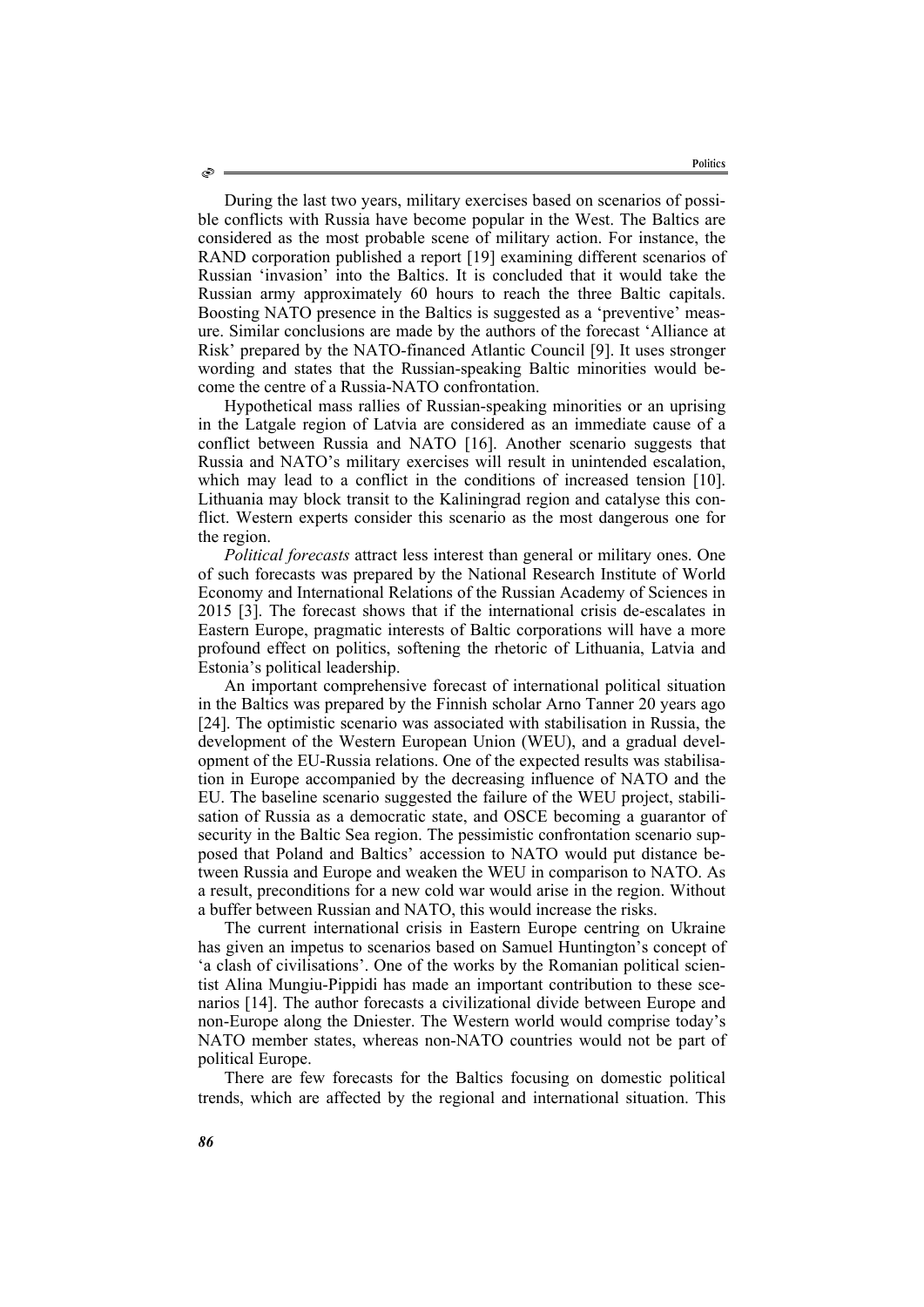l

article aims to contribute to closing this gap. After the Baltics had seceded from the USSR, the countries' political elites opted for a conflict model in the eastern policy. Forecasting possible changes in the selected model<sup>1</sup> is an interesting area of research. It allows for analysing the causes and drivers behind policies of the Baltic leadership. It can serve as a basis for formulating scientifically justified scenarios of the future political development and alignment of the Baltics in the international arena.

However, forecasting current political changes in the Baltics is restricted to short-term estimates, relying on the minute balance of powers and interests rather than on theoretical models. There are few works on this topic, which is new for Russian researchers. Within the Russian tradition, more attention is paid to changes in the personal composition of political leadership. In the Baltics, they do not always entail serious alterations in the states' policies. This makes a scenario analysis a relevant area of research, since it considers situations that can affect the performance model of the Baltic elites and transform the attitudes of the Baltics towards their neighbours.

Forecasting political processes usually includes the several steps: developing a theoretical model of the object under consideration; based on the theoretical model, identifying key factors and variables affecting the object, and constructing scenarios reproducing probable states and actions of the object. It is important to be aware of an inevitable dichotomy. When restricting a forecast to the logical development of a theoretical model, one becomes hostage to the deterministic approaches that simplify complicated political dynamics. In other words, a simple extrapolation of key factors theoretically affecting the conditions of the object into the future yields mechanistic forecasts that do not provide the desired result for either scientific analysis, or political decision-making.

The other extreme is prognostic attempts based on arbitrary and nonformalised selection of factors and their effect on the studied object. A good research strategy is combining the two approaches. Any forecast should be based on a clear theoretical model, but researchers enjoy relevant freedom in determining the values of variables and constructing different scenarios.

## Theoretical framework

In this article, the forecast is based on the theoretical model<sup>2</sup> proposed by the author, which defines political elites as social groups comprising a political body that can exert control over the state using formal and informal means. This body analyses the interests, resources, and goals of the state, which allows for developing a *modus operandi* manifested in decision-ma-

 $<sup>1</sup>$  The action model is the consistent behaviour of political elite in foreign politics.</sup> The model can be described in foreign policy doctrines, which transform it into a strategy as a package of coordinated actions to reach a long-term goal. However, the actual performance of a state in the international arena can differ substantially from the declared principles due to poor recognition or conscious camouflaging of interests.

 $2$ <sup>2</sup> The theoretical framework of the proposed model is as follows: structural approaches developed within elite studies, neo-institutional approaches (the state is a bureaucratic organisation with formal and informal rules), and international relations theory.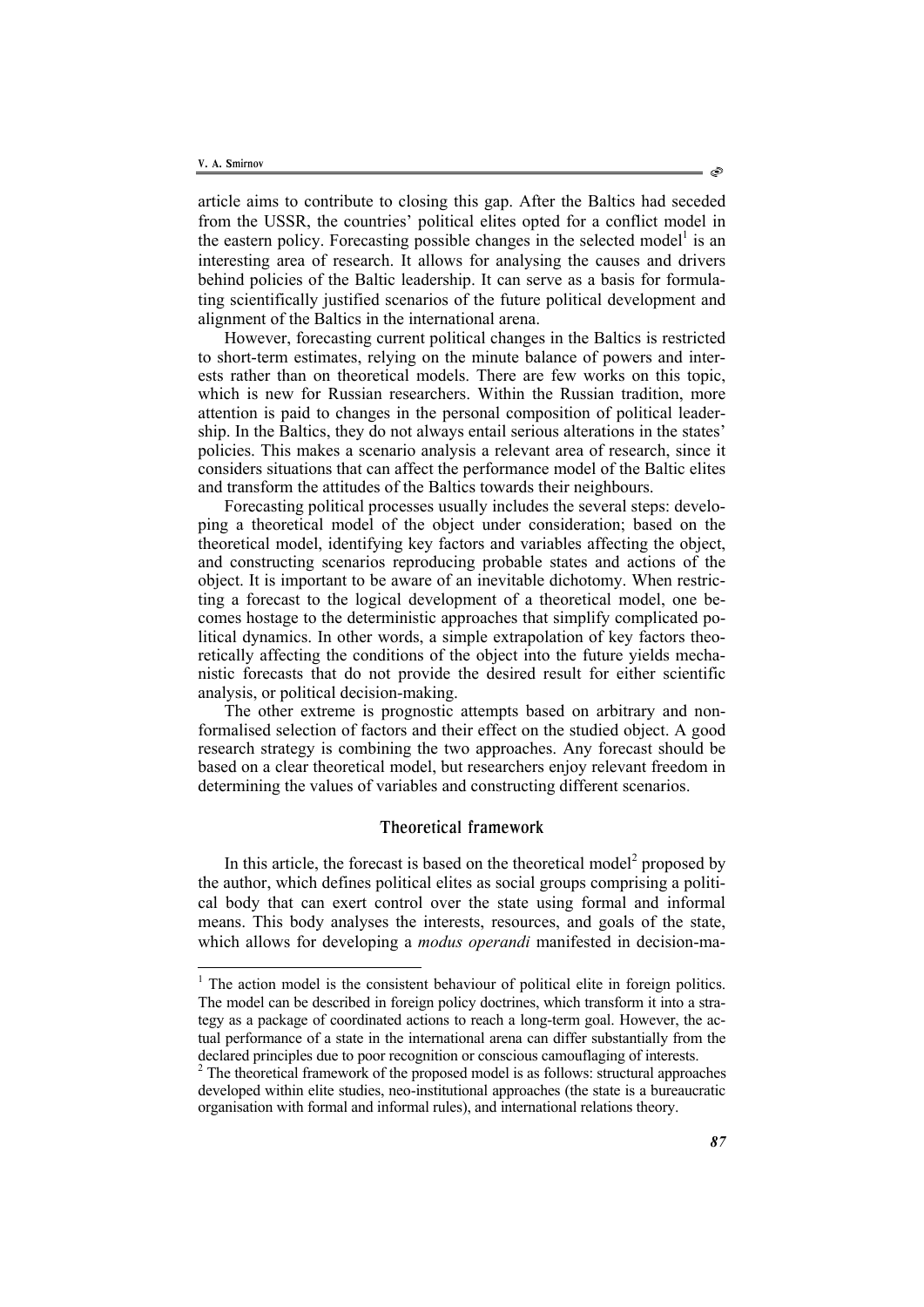king at the government level. Internal organisations and the degree of polycentricity of political elites can differ. Political crises are associated with rifts and internal conflicts within power groups.

A political elite acts in a certain domestic (interactions with social groups and organisations) and foreign (interactions with other states and international subjects) political environment.

The actions of a country's leadership are aimed at managing resources, raising prestige [22], and securing and extending power. Promotion of these interests depends on available resources and the sturdiness of the intra-elite coalition supporting the single authority principle in strategic areas of governance. Stability and efficiency of political elites depends on the stability of public institutions. In these cases, the institutional (organisational) resource is supplemented by material and moral/psychological resources available to the ruling circles. When resources are no longer sufficient for ensuring budget stability, intra-elite conflicts arise. However, this process can be stalled by an external threat.

Geographically determined resource endowment — size of the territory, demographic and natural resources — is affected by the nature of the ties between the ruling circles and the domestic and foreign political environment (economic and military/political factors). The classical formula suggests that 'power and responsibility for the lives of nations are not abstractions… One begins quite naturally with the nature of a nation's resources, which are not confined to factories or armies or bombs, but extend also to culture, political ideas, and education' [6, р. 15—16].

Interactions with foreign political environment depend on this combination of potentials. To a degree, they are determined by the position of a state in the international system — its role in the global system of the division of labour and political standing in relation to other subjects of international relations, primarily, world powers and 'empires'<sup>3</sup>. The scope of available 'niches' in international politics is limited by a state's geographical position, territory, and economic and military potential, which determines opportunities for and forms of interaction with 'empires', creating a major economic, military, and political configuration of international relations. The largest states and 'empires' can act as subjects in world politics, whereas the role of an agent is reserved for smaller states that have to fit into the interests and interactions of 'empires'. In the periods of stable functioning of 'empires', smaller and medium states have almost no freedom in choosing their 'niche'. Potential 'niches' can be classed according to their functions (performed for the benefit of 'empires') in the system of international relations, i. e. in trade, defence, and ideology. These functions create the following niches:

— in trade: a 'transit country' or an 'economic bridge'; the elite plays the role of a mediator;

<sup>&</sup>lt;sup>3</sup> Joseph Colomer considers 'empires' to be key subjects in international relations, even at the current stage. He defines an 'empire' as a polity without fixed or permanent boundaries and characterised by multilevel, often overlapping jurisdictions. For more detail, see [8].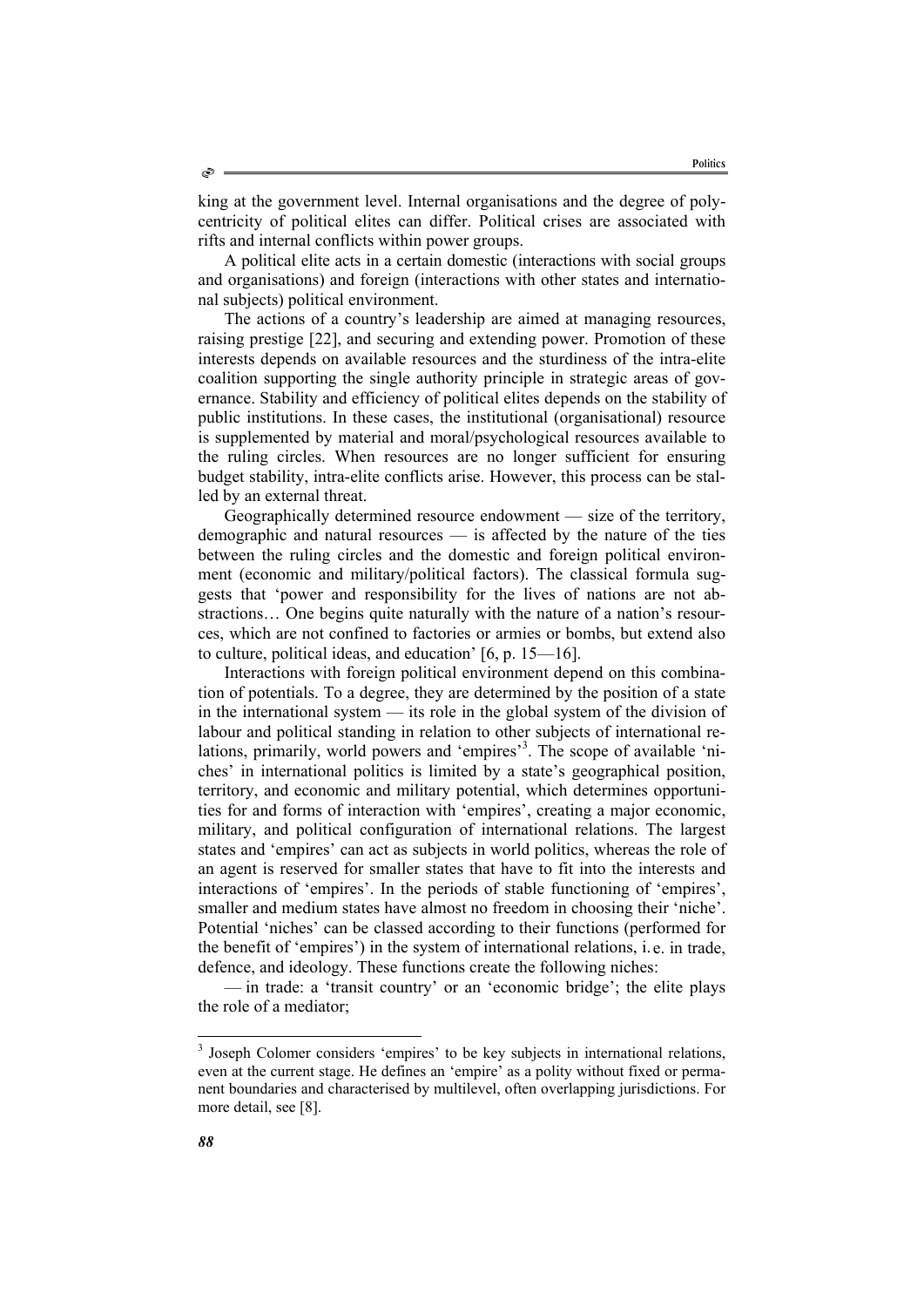— in defence: a 'buffer' or an 'outpost' at the border of an 'empire'; the elite plays the role of a gatekeeper;

— In ideology: a 'cause promoter' or an 'expert' on the neighbouring countries within 'zones of interests' of an 'empire'; the elite plays the role of a 'missionary'.

The study of the Baltic elites shows that the 'gatekeeper' and 'missionary' roles, which they play in the North Atlantic Alliance, contradict the role of a 'mediator'. These roles and functions determined by the selected 'niche' are translated into persistent series of political steps and reactions from the elite, leading to the conservation of certain action models. One can say that the role of a 'mediator', which was played by the Baltics until the beginning of the century, has been lost for good [1].

This theoretical model can be used as a framework for forecasting future actions of political elites of smaller countries based on the identification of the available niches (roles) and conditions for selecting them. It is important to remember that the selection of a 'niche' determines, to a great degree, both the political development of smaller states and possible changes in the action model of their elite in the future.

In political science, the theoretical model of an object is not considered complete or exhaustive. Political processes can be interpreted as a result of an intricate intertwining of numerous cause-effect relations, some of which elude scientific analysis due to their non-public nature and their non-manifestation until a certain moment. The uncertainty of political process is increased by the so-called 'human' factor, which takes on special importance during political crises, when decisions of political elites determine long-term trajectories of institutional development [18].

It is important to describe the above mentioned theoretical approaches in more detail, i. e. formulating and verifying relevant forecasts. The scope of alternative scenarios of the modelled object gives a better understanding of the logic behind its development and allows for the identification of strengths and weaknesses of the theory.

The most frequently used approaches to constructing scenarios are the search and normative ones. The former aims to analyse and extrapolate current trends into the future; the latter is meant to describe 'target futures' of the object and identify possible factors and events leading to such states. Firstly, the theoretical approach to studying political elites, which is adopted in this article, requires an assessment of qualitative changes in the elite's action model. This means a careful reconsideration of interactions between the political elite and the domestic and international political environment. In the case of the Baltic elites — the leadership of smaller states — changes in the external political environment and its structural characteristics is a key factor behind the emergence of a new action model. Such changes transform the configuration of the 'niches' and roles assumed by the ruling circles.

At the same time, scientifically justified normative scenarios are always based on the search approach aimed at identifying current trends and analysing the 'reference point' in the development of new states described in nor-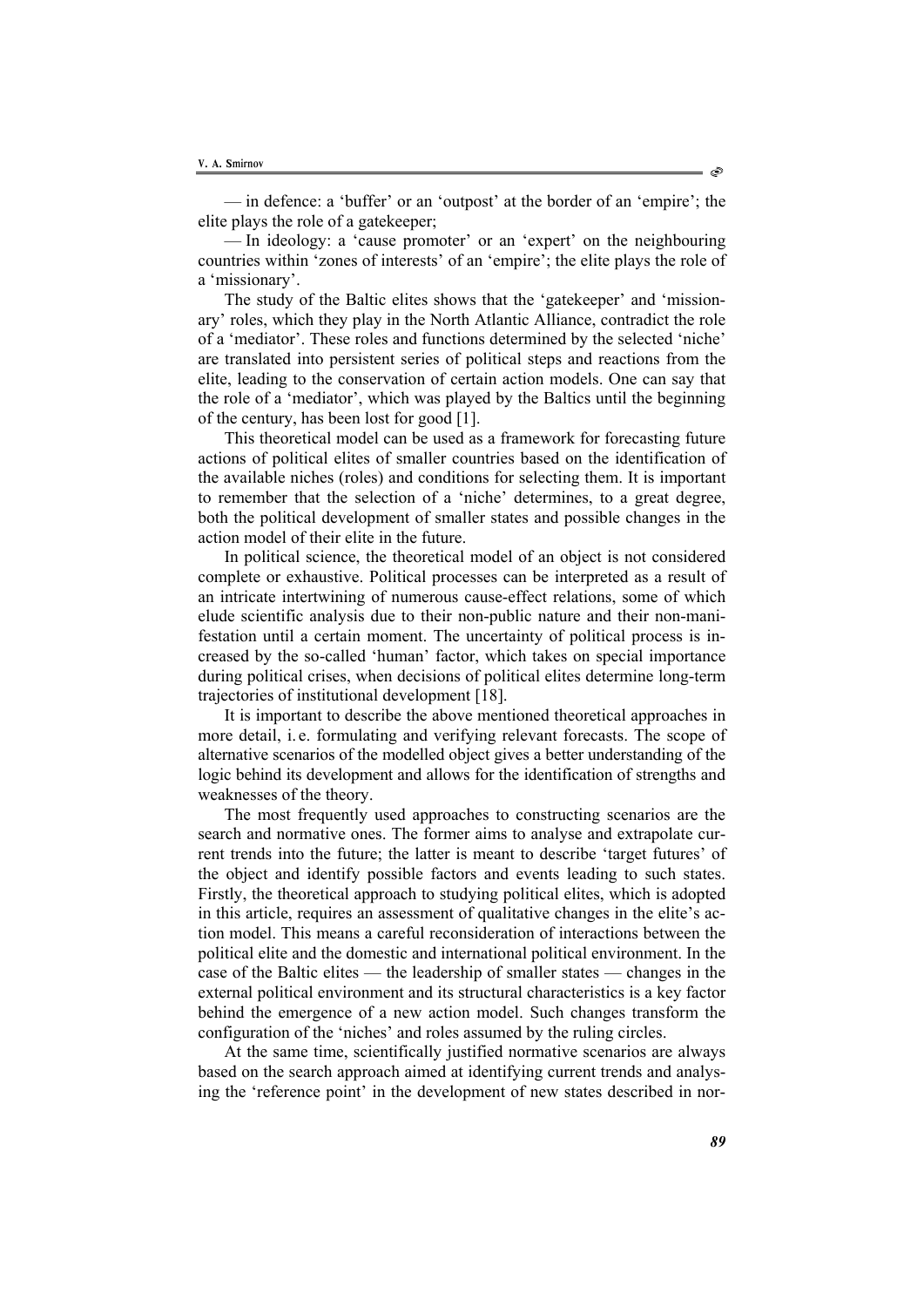mative scenarios. In the normative context, confrontation and cooperation are radically new states; it reflect the general nature of relations between the object and its environment [4].

Thus, there are three basic scenarios: a) the baseline scenario (an assessment of current trends), b) a confrontation scenario, c) a cooperation scenario.

## Factors behind the actions of the Baltic political elites

The key factors affecting the object of research and its further development can be deduced from the theoretical model. These factors are divided into relatively certain (corroborated by scientific theories and historical facts) and relatively uncertain (results of an arbitrary combination of different circumstances), which modern theories cannot predict with a high probability. This explains the relevance of employing the scenario approach in forecasting the development of the studied object.

The key factors used for forecasting changes in the action model of the Baltic political elites can be divided into geographical, economic, and political ones. These groups of factors do not have a linear connection. However, they reflect a transition from more certain geographic factors to less certain political ones. 'In between', there are economic factors; they are affected by both geography and politics and, at the same time, they influence political processes.

The geographic factors include a country's geographic position, the climate, landscape, and natural resources. These are the most basic and certain factors that can serve as independent variables determining the historical and cultural logic of a state's development and the scope of possible actions of its political elites. The group of economic factors includes demographic and technological characteristics of a state, its industrial and transport potential, energy, industry, and external economic ties.

The political factors embrace the system of resource management and distribution at the national and supranational level as well as interactions between political elites and other states and international subjects, which affect the resource and defence potential and the development of social and economic institutions on this territory. The scenario approach allows for analysing mutual influence of these factors and their future configurations.

Let us provide an overview of each group of factors using the Baltics as an example. Geographically, Lithuania, Latvia, and Estonia are situated along the eastern shore of the Baltic Sea; they have strong historical connections with the Baltic region and Polesia. Culturally and historically, the Baltics gravitated towards Eastern Europe — Germany, Poland, and Russia. In this case, we can use the term 'Central Europe', which was used by imperial Berlin and Vienna to refer to the territory between France and Russia. Although Estonia's self-positioning as part of Nordic Europe seems to be inappropriate. One should admit that the Baltics were historically situated at the intersection of interests of Eastern and Western empires. It explains frequent changes in boundaries, zones of influences, and foreign policy objectives of the countries' local elites.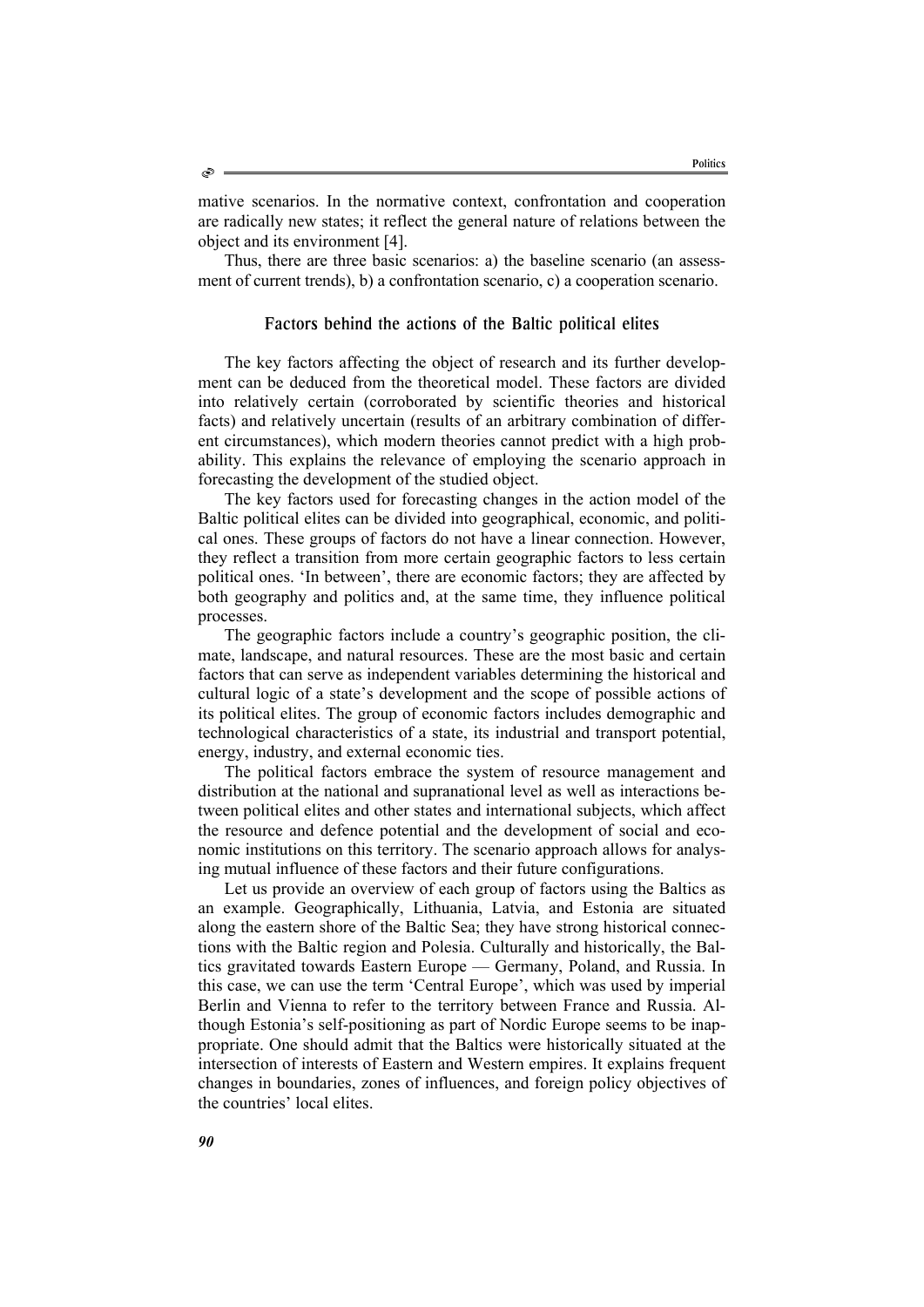Most European geographers and specialists in regional studies class Lithuania, Latvia and Estonia as buffer territories sandwiched between Russia and Germany — the largest EU economy and the political leader in the East. This approach is dominated by an objective interpretation of the geographic or, more precisely, geoeconomic and geopolitical position rather than political assessments. The control of data on 'in-between' regions ('double periphery') makes it possible to affect the degree of amity between Russia and Germany and, therefore, the EU. Over a long period, the 'island empires' — Great Britain and, later, the US — have shown increased interest in these territories.

The geographical position of the Baltics is very important for defence, since these NATO members serve as a barrier to the expansion of Russia's influence in the Baltic Sea region and as a flank that can potentially threaten Russia's North-West. The military significance of the Baltics is determined not only by the proximity to the political centres of Russia, but also the opportunity to exert influence over the Baltic Sea basin and the space between the Baltic and Black Seas through affecting the situation in Belarus and Ukraine from the North.

In terms of economics, the Baltics are characterised by meagre and declining demographic resources, ageing population, and unceasing outflow of working-age citizens, which impedes prospective economic growth [27]. Large port facilities and a developed railway network of the Baltics create a significant potential for cargo transit along the West-East and North-South corridors, which has not been fully developed due to political tensions. The transport and energy systems of the Baltics are interconnected with those of Russia and Belarus. Russia still accounts for over 90 % of the Baltics' imports of oil and natural gas [12]. However, the Klaipeda port boasts an LNG terminal receiving gas from Norway and other countries.

The Baltics' economies are dominated by the service sector and they are open to the West, which makes the countries very sensitive to economic crises. This became evident in 2008—2009. Firstly, the gradual loss of most of industrial potential after the secession from the USSR and, secondly, the Nordic countries gaining control over the countries' banking sector deprive the Baltic elites of the freedom to take independent steps in politics and economy. A relatively small scale of economic activities does not make it possible for national governments to carry out large infrastructure projects, which have become heavily dependent on EU funds [1].

The political factors affecting the development of Baltic elites are determined primarily by the small sizes of the Baltic States. To ensure security and economic development, smaller states have to accede to large intergovernmental alliances ('empires'). After the demise of the USSR, the Baltic elites were consistently pursuing the 'return to the West' policy, which enjoyed broad support in the countries. As a result, the three states acceded to the EU and NATO in 2004. However, the 'return' process did not end but rather assumed a new form. Adapting to the common EU market has had a profound effect on the structure of the Baltics' economies, increasing the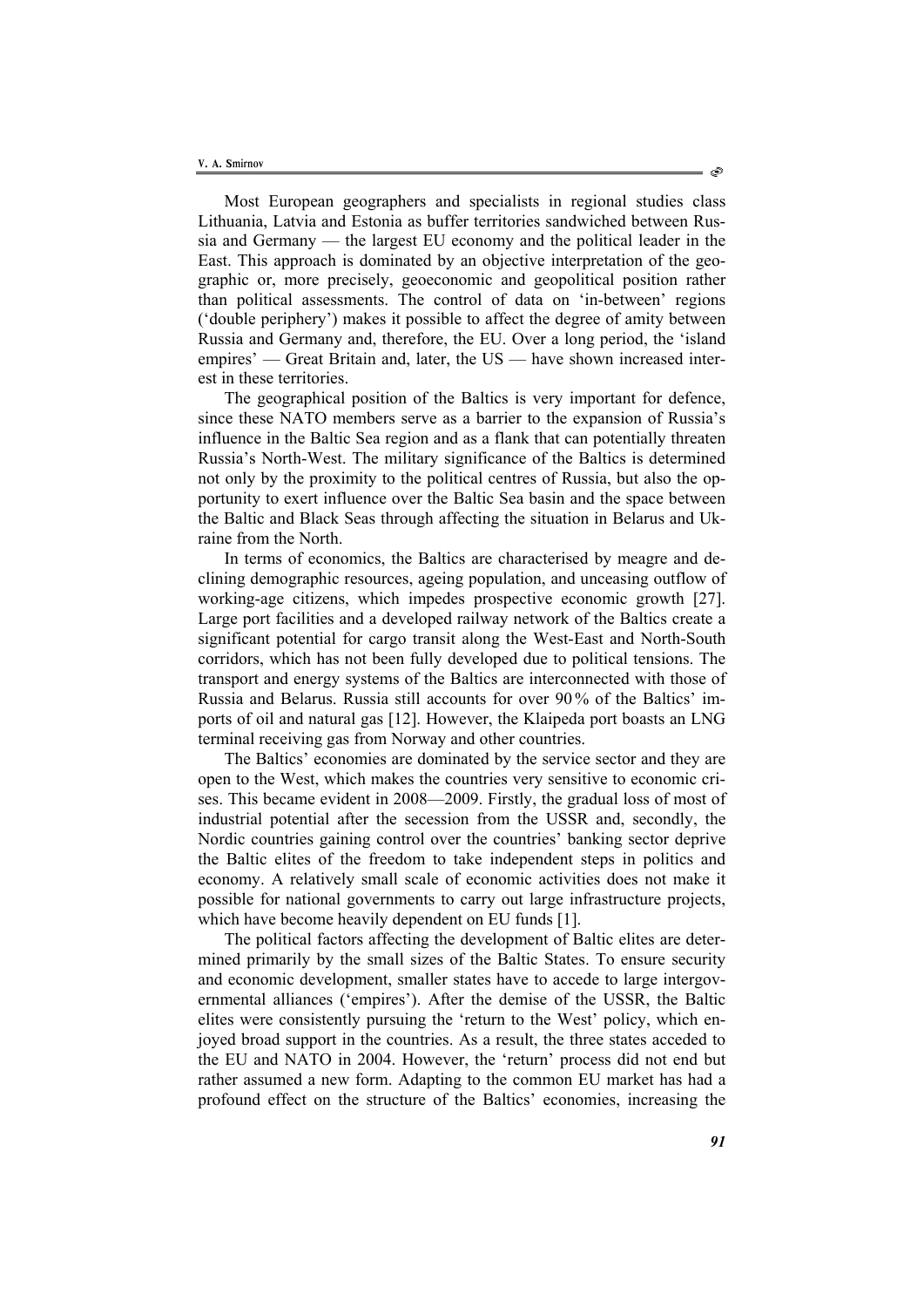proportion of the services sector and encouraging labour emigration. NATO membership imposes restriction on the freedom of political choice — the Baltic elites have to abide by the military and political imperatives of the bloc. The Baltics are perceived as 'front-line states' [15], this concept being very popular in the US.

Within the Euro-Atlantic community, political elites of the Baltics are provided with both military guarantees and economic support — opportunities to boost their status and their legitimacy at home. Having the power of veto in the EU, the elites of Lithuania, Latvia, and Estonia can draw attention in the European political processes. However, their dependence on European investment in infrastructure projects, career ambitions of politicians within the EU and NATO structures, and NATO's bloc discipline make the power of veto next to meaningless when it comes to major European issues. Nevertheless, this does not hold true for relations with Russia. For instance, Lithuania vetoed the signing of a new Partnership and Cooperation Agreement between Russia and the EU in 2008. The very existence of this power makes the domestic policy of the Baltics an important issue for the Euro-Atlantic bloc and Washington, the latter trying to prevent the emergence of 'weak links' in the enlarged NATO. This explains the plans to integrate the transport<sup>4</sup> and energy systems of the Baltics into the European space, a discrimination policy towards national minorities, and the West ignoring the problems of alien population in Latvia and Estonia<sup>5</sup>. However, due to their periphery geographical position and a low trade and economic status, the Baltics are not critically important partners for the US. This leads to an unceasing struggle of the Baltic elites for increasing their significance and attracting attention of the 'empire' through scaremongering, preaching about the 'threat from the East', and taking part in almost all NATO operations.

# Scenario forecast

The analysis of the key factors shows that there are highly probable (certain) trends that determine the scope of actions of the Baltics' political elites and less certain trends that outline the variants of future development. The

 $\overline{a}$ 

<sup>&</sup>lt;sup>4</sup> In a number of analytical publications, Western experts emphasise the link between the construction of *Rail Baltica*, which will have the standard European gauge and connect the Baltics with Poland and Germany, and the military needs of NATO. 'A better rail connection with Europe would enable NATO forces to react more quickly to crises, especially in terms of moving high volumes of armoured vehicles in the event of an emergency', Eugene Chusovsky writes [17].

<sup>&</sup>lt;sup>5</sup> Western experts linked 'military threats' from Russia to the problems of energy independence and the accelerated integration of the Baltics into the energy system of the Nordic states, which is an apparent contradiction (see, for instance [20, p. 125]. US researchers consider the military security of Lithuania, Latvia, and Estonia in the context of developing LNG supply, stressing that energy supply 'has an impact on military readiness' [7, p. 11].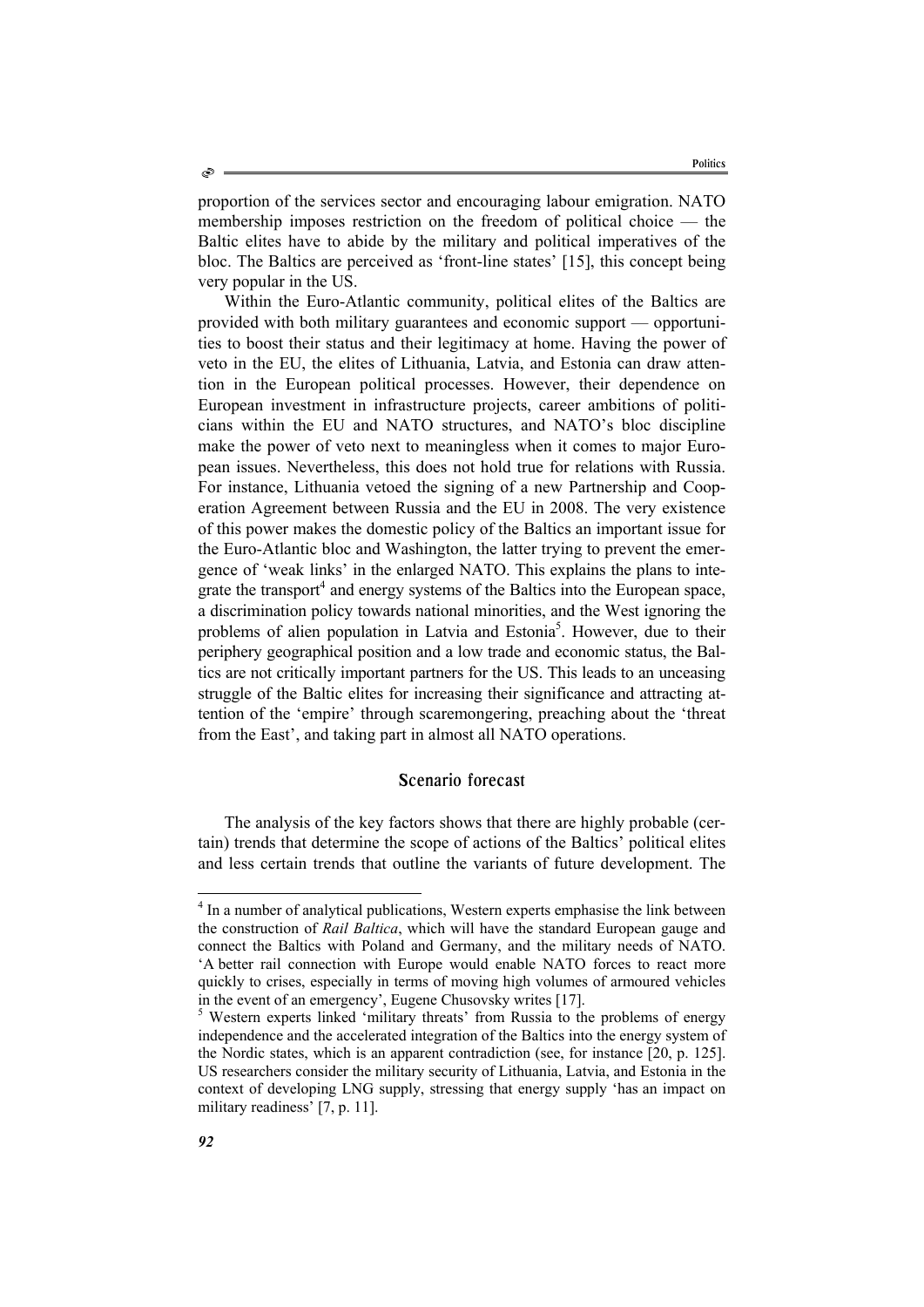Baltic States are smaller countries, thus the action model of their elites will largely depend on their 'niche' in international politics. The position on the eastern shore of the Baltic Sea can contribute to the trade, economic, and cultural gravitation of the Baltics towards the Nordic states and Germany. The interconnection of the transport and energy infrastructure of the Baltics with Russia and imports of oil and gas from Russia makes the stability of these states sensitive to relations between Russia and the North Atlantic Alliance. Russia is forced to find corridors in the Baltic Sea bypassing the Baltics, which diminishes the significance of the Baltics in Russia's domestic policy. However, the NATO membership contributes to the barrier function of the Baltics' borders. For the military alliance, the border states perform the important function of sustaining the stability and security of demarcation lines.

From the perspective of geography and history, the Baltics are located at the intersection of the 'great European peninsula' and continental Eurasia. Therefore, their development will range between the extremes of a 'bridge' and a 'barrier' and will depend on the general political and economic situation in Europe. More particularly, it will be affected by the formation of a common security space or the persistence of demarcation lines at NATO's eastern borders, the creation of trans-continental trade corridors or increasing protectionism between the EU and the EAEU, etc. There are variants to these development paths and their analysis requires a scenario forecast. It is important to consider the transformation of the structure of international politics, which will change the alignments of the Baltics' ruling elite and, therefore, their personal composition.

# *Baseline scenario*

The baseline scenario suggests extrapolating the main trends affecting the current action model of the Baltic elites into the future. The key assumptions are the persistence of military and political characteristics of NATO and close interactions between the EU military command and the North Atlantic Alliance with a dominating role of Washington. Maintaining the *status quo* will force NATO to seek further enlargement: if NATO expansion stops, the bloc discipline will weaken, which can contribute to the centrifugal trends produced by the deep internal crisis in the EU. As the 'neutral' geographical space in Eastern Europe shrinks, Russia-NATO relations will become more strained. The unilateral efforts to 'switch' the Baltic infrastructure to the Western mode at the expense of severing connection with Russia will continue. Russian export to Europe via the Baltics will decrease.

In this situation, even an apparent shortage of resources will not lead to a change in the policies of the Baltic elites. Confrontation prevents from the development of an alternative 'niche', which could make it possible for the Baltic politicians to assume the role of a 'mediator' and a 'trade bridge' between the West and the East.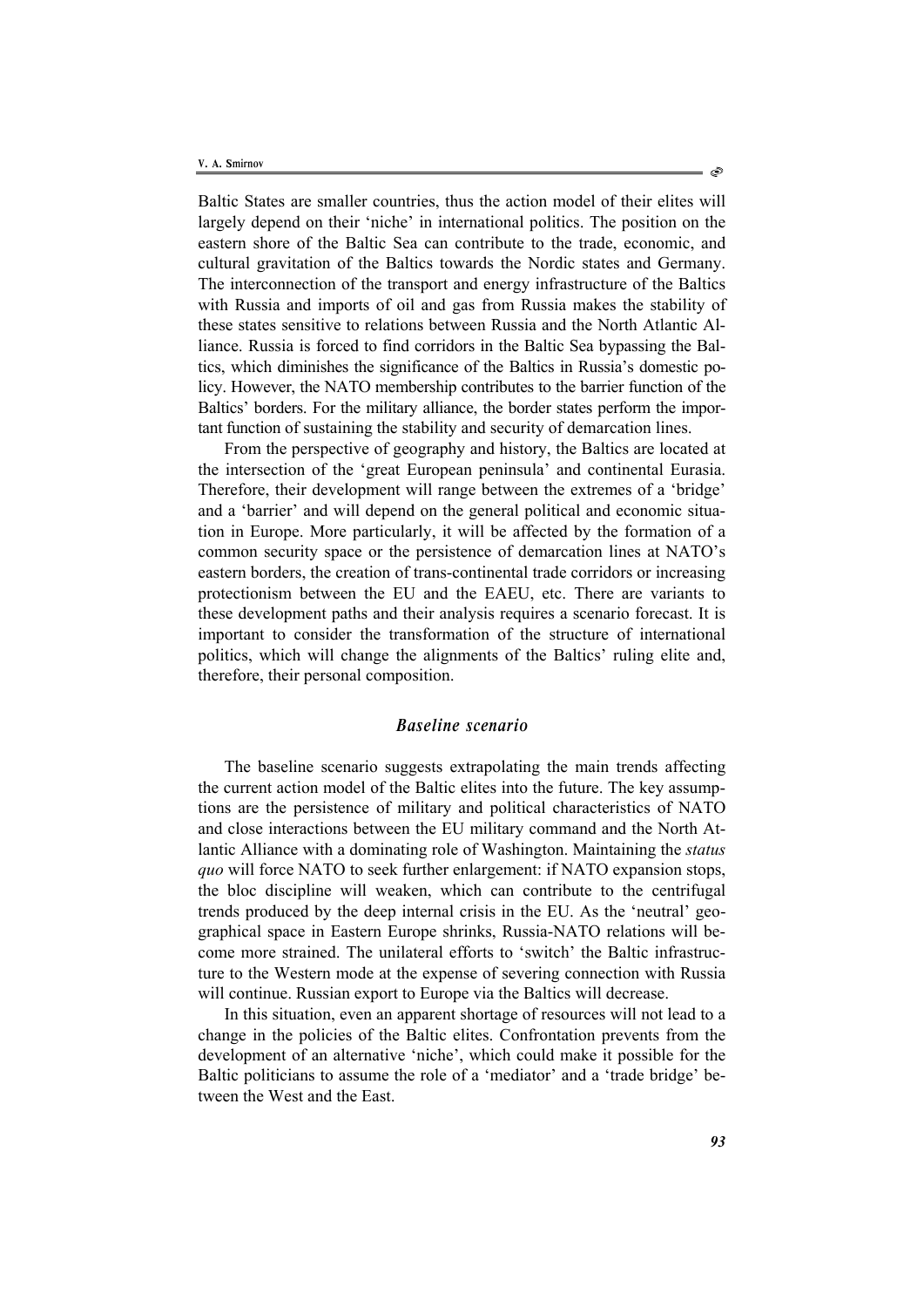The efforts towards economic pragmatism will be interpreted as potential political and military threats, which will contribute to the polycentricity of the Baltic elites. Amid confrontation, this can be interpreted as a risk of the weakening of NATO at the 'front line'. This can decrease the competitiveness of the Baltics' economies and increase their vulnerability (Russian experts stressed it even before the 2008—2009 crisis [2]). The growing conflict potential will adversely affect external trade in the Baltics.

At the level of doctrines, the Baltics will consider Russia and the EAEU as competitors and an insidious threat. At the level of political rhetoric, propaganda will become more active. The 'threat from the East' will be invoked to explain economic instability. The Baltics' political elites will be forced to play on the contradiction between larger states (primarily, the US, Germany, Russia) and promote an image of the most active, decisive, and vulnerable members of NATO to attract additional resource and attention.

The conflict action model can deprive the Baltic societies of the benefits associated with transit and multilateral economic cooperation and decrease the general competiveness of their national economies. An interconnection with the Western transport and energy system will increase the production costs for local manufacturers. Since the Baltics lie beyond the zone of the vital interests of the US and Russia, the risk of a military confrontation will remain moderately low (although alarmist forecasts from Western politicians, experts, and mass media are frequent and abundant<sup>6</sup>). The Baltics elite will not have sufficient resources for changing the 'rules of the game'. The actions of the Baltics' political leadership will be determined by the positive motivation of attracting additional resources within the Euro-Atlantic community to strengthen the 'strategic security' and boost personal careers in the EU. The negative motivation will be the fear of losing the trust of the North Atlantic Alliance and the US due to an insufficiently stringent position on the key issues of the Alliance's policy.

## *Confrontation scenario*

The second scenario is *confrontation*. The key assumption is that the situation developing in accordance with the above scenario will be supplemented by the system crisis in the EU. The latter can combine a socioeconomic crisis and possible collapse of the Eurozone aggravated by the migration crisis, which will have a devastating effect on the economies of the Baltic States. This will result in an acute deficit of resources to sustain the stability of state institutions and prevent an intra-elite rift in Lithuania, Latvia, and Estonia. The largest states of the EU will allocate resources to stabilise their major sales markets and support socio-political stability on their territories.

The most precarious situation is associated with an internal crisis in the Baltics accompanied by increasing international confrontation. In these conditions, an acute internal crisis can lead to the Baltic elites taking ill-

l

<sup>&</sup>lt;sup>6</sup> One of the recent examples is a forecast based on game theory principle, which shows that the Estonia crisis can lead to World War III (for more detail, see [10]).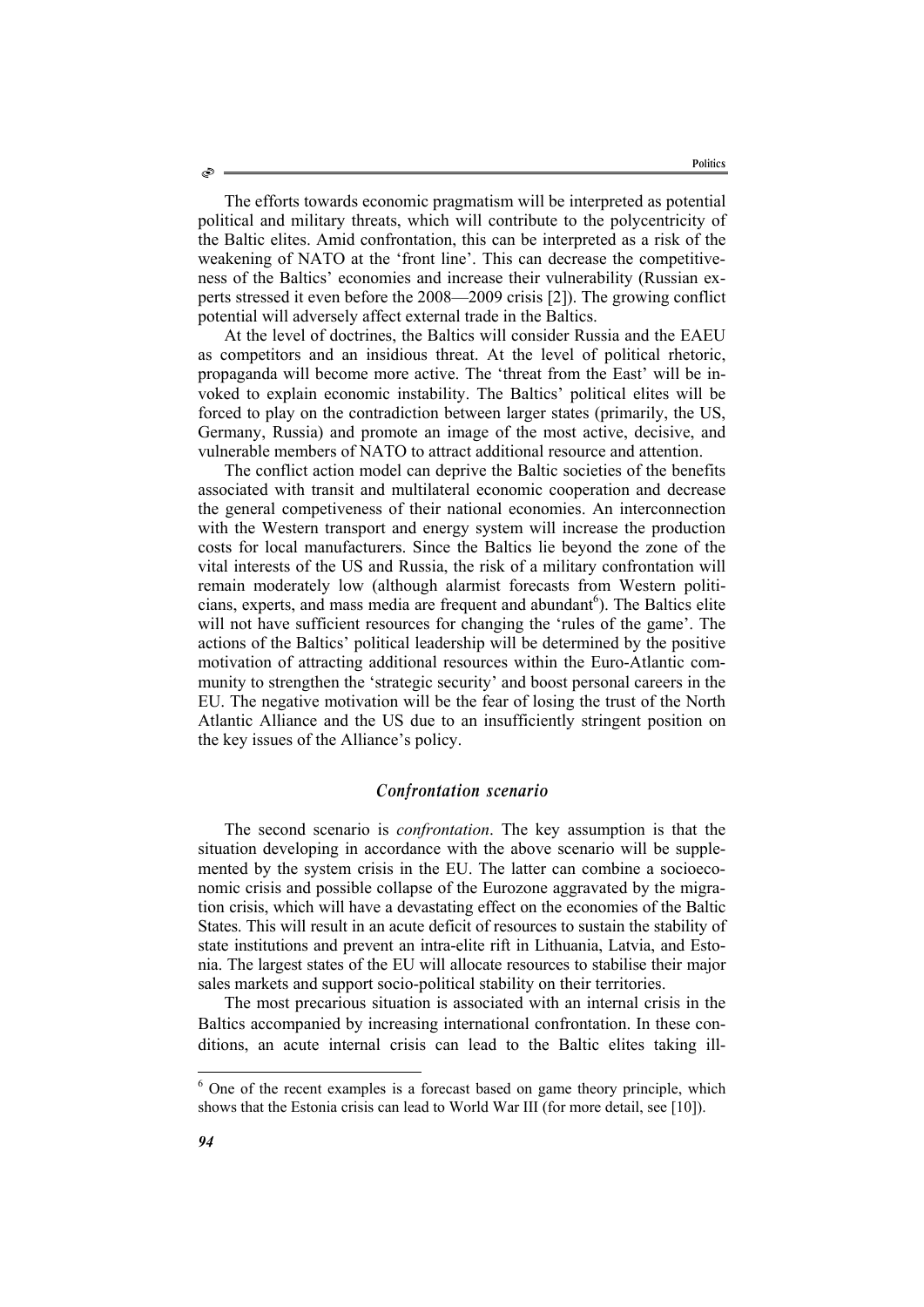$\overline{a}$ 

considered drastic steps provoking an international rather than local crisis<sup>7</sup>. Lithuania, Latvia, and Estonia will be forced to cut social expenditure, which will increase the risk of the emergence of powerful political opposition. In this situation, political provocations can serve as a pretext to attract attention and financial support to the Baltics from the largest EU states. If these steps do not yield the expected result, the Baltics can opt for attracting the attention of NATO through blowing the national minority situation out of proportion<sup>8</sup> and placing a transport blockade on the Kaliningrad region<sup>9</sup>. This will lead to the complete severance of all economic ties with Russia, including transit, and aggravate the political and military situation in the region.

#### *Cooperation scenario*

The *cooperation* scenario is based on the assumption that the Baltics will abandon the buffer/front-line 'niche' at the borders of the North Atlantic Alliance for the role of a neutral 'mediator'. Today, the role of a mediator is out of reach of the Baltic elites, since it does not exist in the international political environment. A transition to a neutral state is almost excluded from the current international configuration, since NATO continues to develop within the bloc logic and the border of the military alliance performs a primarily barrier function hampering the development of active transboundary cooperation.

A key prerequisite for the cooperation scenario is a change in the system of common security in Europe through developing interactions with Russia, the Eurasian Economic Union and reforming NATO towards more flexible and open organisation. that would ensure achieving the goals of creating a common space of indivisible security in Europe. These trends will open the way for developing security cooperation between the EU and Russia and encourage the Baltic elites — and the leadership of the other Eastern European

<sup>&</sup>lt;sup>7</sup> In this connection, US analysts express traditional concerns about national minorities in Latvia and Estonia considering them a threat to domestic political stability in these states and, therefore, NATO. However, the Baltics do not have any prerequisites for large-scale civil conflicts — and they did not take place in the 1980—1990s. National minorities in Latvia and Estonia, despite being deprived of certain political and economic rights — are integrated into the labour market and social institutions of the Baltic societies. There are no radical organisations to assume leadership in preparing corresponding actions.

<sup>8</sup> The theme of national minorities in the Baltics are often addressed by western researchers, who produce forecasts of different situations leading to political destabilisation in the region (see, for instance, [29]).

<sup>&</sup>lt;sup>9</sup> This means a blockade of passenger, cargo and energy transit via the Kaliningrad region and Lithuania. Remarkably, the scenario of Kaliningrad blockade by Lithuania is considered in detail in the open access publications of the Center for European Policy Analysis, cooperating with the Pentagon [15, p. 13]. Moreover, one cannot ignore Baltic politicians floating 'trial-balloons'. See, for instance, the statement of Lithuania's Minister of Foreign Affairs Linas Linkevičius prior to the 2013 Eastern Partnership summit in Vilnius. He said that a blockade of the Kaliningrad region could not be excluded.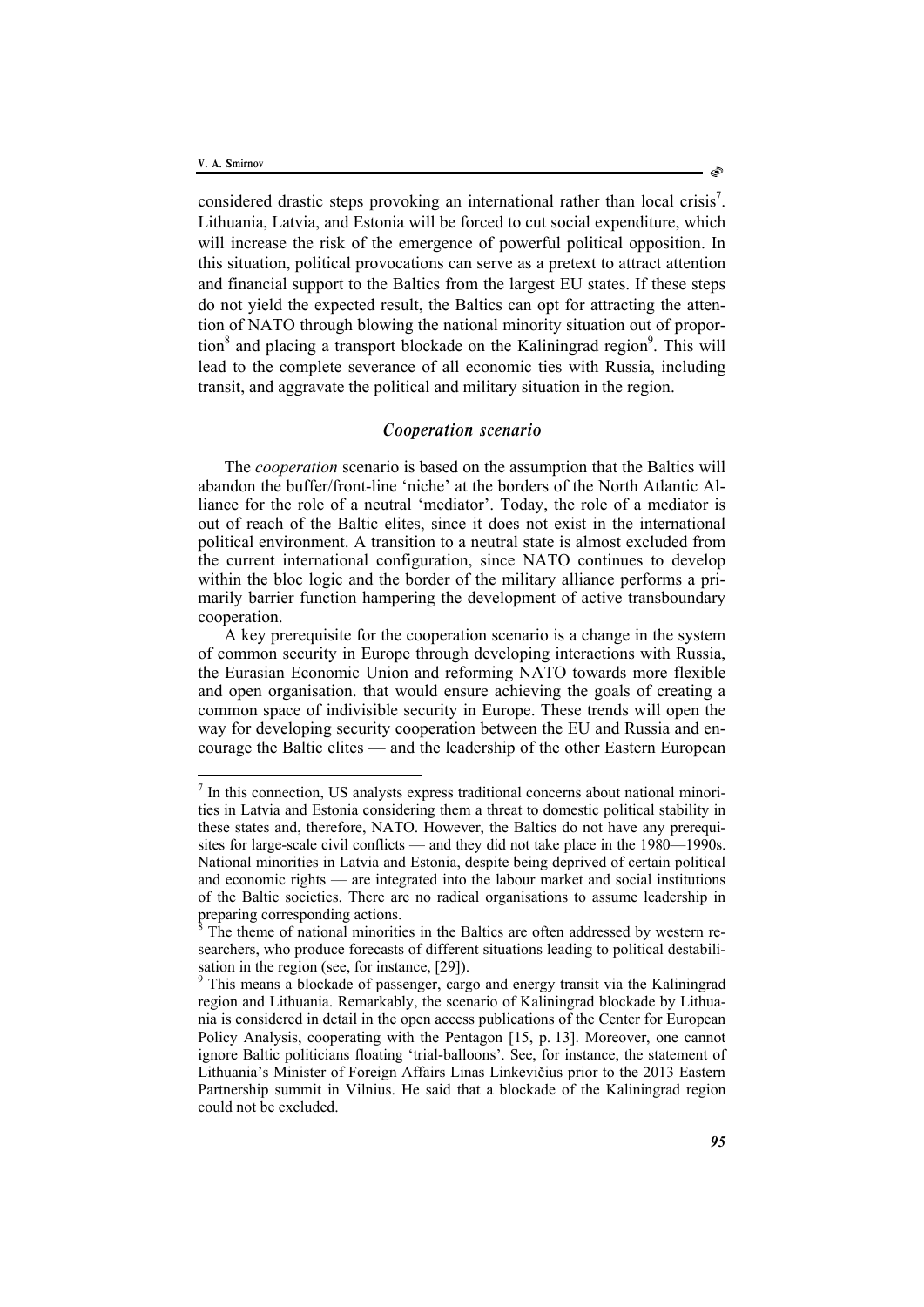states — to take advantage of the economic and political opportunities of mediation between Russia, China, India, the EAEU, and the EU. Transit will develop along the North-West and West-East transport corridors running through the Baltics. These events will increase polycentricity in the Baltic ruling elite, reduce the significance of the political leitmotif of the 'threat from the East', and strengthen the pragmatic political positions within the business community aimed at multilateral politics.

#### **Conclusions**

The proposed theoretical model of political elites of smaller states allowed for constructing three scenarios based on one key variable — the opportunity for the Baltic elites to choose a 'niche' in international politics. This choice is determined by the general international situation in Europe and, primarily, the evolution of the role of NATO in European security. In fact, there is a limited range of alternatives for the future development of the Baltic elites and these variants can be described rather accurately.

The theoretical model makes it possible to produce normative forecasts, where most major factors and circumstances affecting the future states of the studied of political forecasts goes beyond the scope of a strict scientific theory and requires expert evaluations and educated guesses based on concrete knowledge, experience, and an applied political analysis.

#### *References*

1. Mezhevich N. M., 2014, Major infrastructure projects and the foreign policy of the Baltic states in 2010—2014*, Balt. Reg.,* no 1, p. 7—28. DOI: 10.5922/2079- 8555-2014-1-1.

2. Mezhevich, N. M. 2015, Russia and the Baltic States: Some Results and a Few Perspectives, *Balt. Reg.*, no. 2, p. 4—12. DOI: 10.5922/2079-8555-2015-2-1.

3. Rossija i Mir: 2016, 2015, *Jekonomika i vneshnjaja politika* [Russia and the World: Economy and Foreign Policy], IMEMO RAN, Moscow, p. 113—114.

4. Hrustalev, M. A. 2015, *Analiz mezhdunarodnyh situacij i politicheskaja jekspertiza* [Analysis of the International Situation and Political Expertise], Moscow, p. 39—51.

5. Klemeshev, A. P. Mezhevich, N. M., Fedorov, G. M. 2015, The Baltic Sea Region: The Territory and Inner Structure, *Mediterranean Journal of Social Sciences*, MCSER Publishing, Rome-ltaly, Vol 6, no. 6, December, p. 212—219.

6. Ball, G. 1968, *The Discipline of Power. Essentials of Modern World Structure,* Boston, p. 15—16.

7. Coffey, L. 2013, The Baltic States: Why the United States Must Strengthen Security Cooperation, *Backgrounder*, no. 2851, The Heritage Foundation.

8. Colomer, J. 2007, *Great Empires, Small Nations. The Uncertain Future of the Sovereign State*, Routledge.

9. Di Paola, G., Shirreff, R., Heisbourg, F., Szatkowski, T., Keller, P., Tamnes, R. 2016, *Alliance at Risk Strengthening European Defense in an Age of Turbulence and Competition,* Atlantic Council.

10. Fisher, M. 2015, How World War III became possible, *Vox*, June 29, available at: www.vox.com/2015/6/29/8845913/russia-war (accessed 18.07.2016).